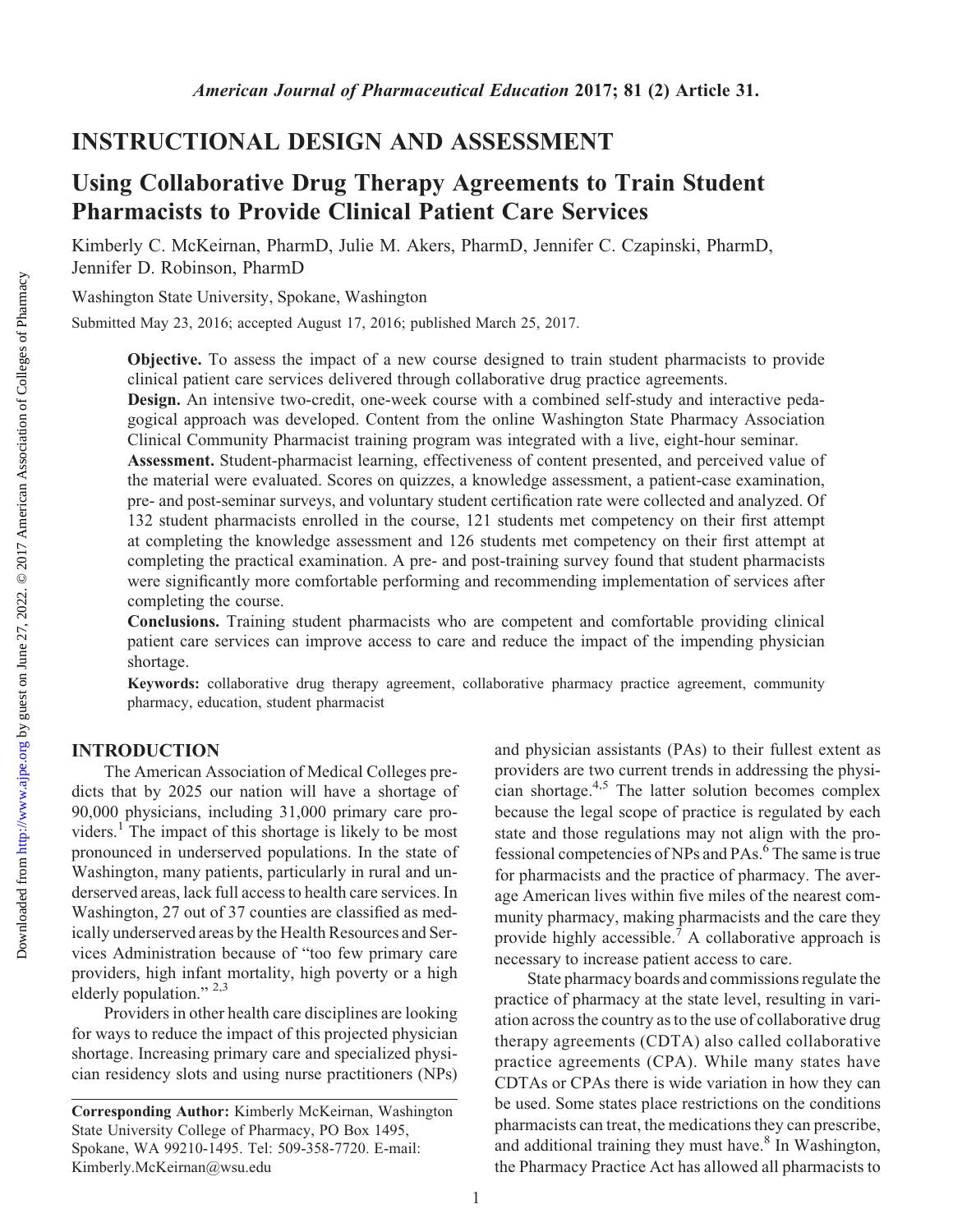prescribe medication under CDTAs since  $1979.9^{\circ}$  There is no limitation on the population or disease states they are allowed to treat outlined in the agreements. In the past several years, many states' pharmacy practice acts have been modified to match the evolving role of pharmacists as members of integrated health care teams. In California, Montana, New Mexico, and North Carolina an advanced practice pharmacy designation is awarded to qualified pharmacists that authorizes them to prescribe, monitor, manage, and dispense medications.<sup>10</sup> While expanding patient access to care is a complex and difficult issue to solve, pharmacists are in an integral position to provide expanded care to patients.<sup>11</sup> In 2012, the Food and Drug Administration (FDA) considered creating a behind-thecounter or pharmacist class of drugs to provide treatment for patients who have untreated or undertreated medical issues and difficulty accessing care.<sup>12</sup> Creating a pharmacist class of drugs would address the need to provide treatment in three ways: increasing access to care for minor ailments and conditions, decreasing costs to both patients and the health care system, and decreasing burden on physicians so they can focus on seriously ill or medically complex patients.<sup>13-15</sup> The opposition highlighted concerns about the quality of care, access to needed therapy, and the adequacy of pharmacist training to provide this care.<sup>15</sup> With these concerns in mind, the FDA decided not to comment on the creation of a pharmacist class of drugs.

Following the lack of action by the FDA, a pharmacist in Washington collaborated with a local health care provider to develop and implement collaborative drug therapy agreements (CDTAs) aimed to provide treatment for patients with minor ailments and conditions in a community pharmacy. The Washington State Pharmacy Association (WSPA), other community pharmacists, Washington State University, and the University of Washington built upon this model by developing training to support other pharmacists who were interested in expanding the clinical services provided in community pharmacies. The workgroup developed educational modules that were bundled into a 20-hour continuing education certificate program, the WSPA Clinical Community Pharmacist Training program (WSPA CCP), which was launched in  $2015$ .<sup>16</sup> The workgroup chose these disease states because they were identified by local pharmacists as being undertreated in the community and because the workgroup received feedback from local physicians that these medical conditions had differential diagnoses that could be determined with minimally invasive or complex procedures. While pharmacists are not required to complete any additional education to create and practice under a CDTA in Washington, the creators believed that having

additional education about the identification and treatment of these disease states would endow pharmacists with additional confidence in performing these services as well as provide evidence of knowledge that can be shared with a physician to encourage the creation of the CDTAs.

The modules were developed using the Joint Commission for Pharmacy Practitioners (JCPP) Pharmacist Patient Care Process, to provide a foundation of training to support consistent, measurable, predictable, and scalable implementation of the included pharmacists' services.<sup>17</sup> Disease state modules provided in the Clinical Community Pharmacist Training program are listed in Table 1.<sup>16</sup>The "Fundamentals" module includes information regarding development of a business and marketing plan, documentation, and practical points. All of the clinical modules are based on current practice guidelines and include specific learning objectives, a review of the disease state, differential diagnosis including when to treat and when to refer, pharmacologic treatment options, medication counseling information, patient follow-up recommendations, a patient screening tool, and references to practice guidelines.16

Faculty members at Washington State University integrated the WSPA CCP modules into a new two-credithour course, Point of Care and Clinical Services. This new course was created during curriculum revision as a required course in the second professional year (P2). The goal of this course was to provide an educational experience focused on specific clinical services that can be provided in a community pharmacy setting and to develop the knowledge and skill set needed to provide innovative

Table 1. Clinical Community Pharmacist Modules<sup>16</sup>

| <b>Module Title</b>         |
|-----------------------------|
| <b>Fundamentals</b>         |
| Allergic Rhinitis           |
| Anaphylaxis <sup>a</sup>    |
| <b>Bites</b>                |
| Bronchospasm <sup>a</sup>   |
| <b>Burns</b>                |
| Contraceptives <sup>a</sup> |
| Fluoride <sup>a</sup>       |
| Headache                    |
| Insulin refill <sup>a</sup> |
| Shingles                    |
| Stinging Insects            |
| Swimmer's Ear               |
| Urinary Tract Infection     |
| Vaginal Yeast Infection     |

<sup>&</sup>lt;sup>a</sup>Indicates modules that were optional for the Point-of-Care and Clinical Services Course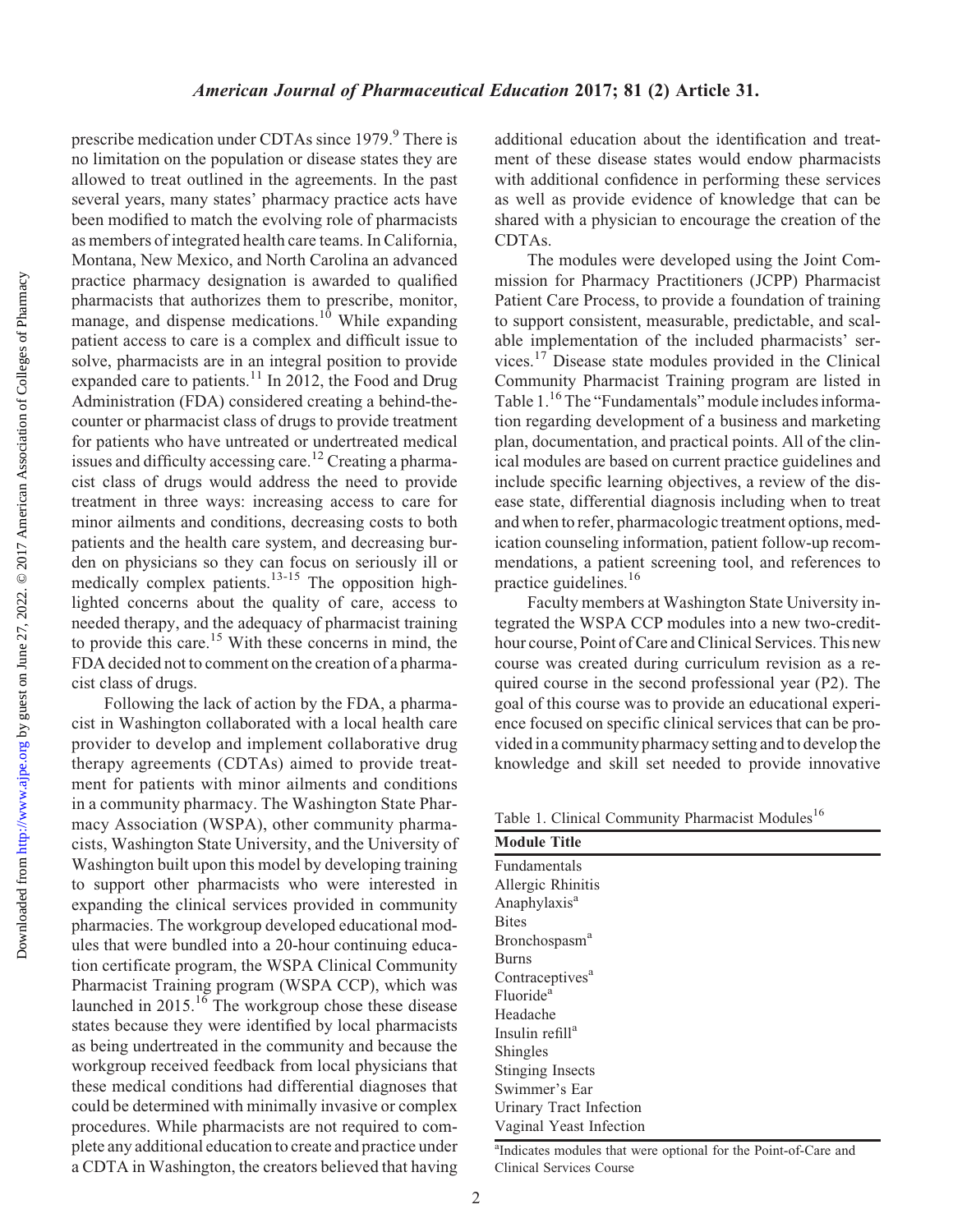patient care services delivered under CDTAs. This course builds upon the content included in a traditional self-care course through the addition of legend medications that can only be prescribed by pharmacists under CDTAs. It provides an additional level of instruction to educate student pharmacists about how CDTAs can increase the type and diversity of clinical services provided in a community pharmacy and increase patients' access to care. The course developers believe that both point-of-care testing and pharmacist-provided patient care services will continue to evolve in pharmacy practice and this course can be updated to meet the needs of pharmacy student education in this area.

A portion of this course includes integration of the self-study online WSPA CCP modules with a live seminar aimed at increasing student pharmacist confidence with the clinical skills needed to provide these advanced services. We hypothesized that the addition of the live seminar would increase student pharmacists' comfort in performing and interest in implementing the services included in the WSPA CCP training.

The vision of the Washington State University College of Pharmacy is to be a leader in advancing, promoting, and protecting human health. Our faculty believes incorporating this training as a required course meets this vision by developing student pharmacists who are focused on increasing patient access to care. This course was also designed to meet ACPE standards 2016.<sup>18</sup> Specifically, ACPE Standard 2.1 (Patient Centered Care) was addressed by preparing students to put the patient at the center of all therapeutic decisions. Standard 2.4 (Population-Based Care) was integrated by using clinical practice guidelines and evidence-based practices when providing care, and Standard 3.3 (Patient Advocacy) was met as students were encouraged to provide care for patients who lack needed access to services for acute care. This article describes the implementation of the WSPA CCP training included in the new Point-of-Care and Clinical Services course and our evaluation of the impact of the live training seminar on student pharmacist comfort and interest in implementing the included patient care services.

## **DESIGN**

Downloaded from

The Point of Care and Clinical Services course was designed as a two-credit, one-week intensive course delivered the first week of the P2 fall semester. All other P2 classes were cancelled for the week to allow for the high number of contact hours required for this one-week course. In addition to the WSPA CCP content, this course covers adult and pediatric immunizations and travel medicine. This class met for eight hours on Monday, Tuesday, and Wednesday, and four required hours on Thursday

morning with an optional open practice laboratory session on Thursday afternoon. Students were assigned a onehour time slot on Friday for assessment of their immunization technique skills. Students also were required to complete 12 hours of immunization independent study (APhA immunization certification requirement) and 15 hours of WSPA CCP module independent study. The team of instructors consisted of five faculty members, one adjunct faculty member, one resident, and a community partner who delivered immunization training. Point of Care and Clinical Services complements the Communication and Applied Patient Care (APC) series, which focused on developing clinical decision-making and patient-care skills and is delivered longitudinally across the didactic curriculum. A combined self-study and interactive pedagogical approach was used to deliver the content in three phases: independent study and self-assessment, live skills-training seminar, and summative assessment of student learning.

During summer break, student pharmacists were required to independently complete 10 modules from the WSPA CCP. Each module provided background education about a minor ailment or condition as well as how to identify and treat the condition using a CDTA (Table 1). The WSPA CCP modules were chosen for inclusion in this course because they provided education about services that could realistically be provided in a community pharmacy setting using CDTAs to initiate prescription therapy when necessary. This course built upon student pharmacist knowledge regarding self-care and nonprescription medications, subjects that are taught during the spring semester of the first professional year (P1). Much of the content of the P1 self-care course focused on differentiating between when self-care is appropriate and when a referral is necessary, as well as patient physical assessment, which includes blood pressure, temperature, head-to-toe examination, and glucose and cholesterol finger-stick testing. This new course further differentiates the referrals from the P1 course into those who can be treated through initiation of prescription medication by the pharmacist using a CDTA and more complex patients who are still in need of a referral. Learning objectives for the independent modules are included in Table 2.

As part of the WSPA CCP module independent study, students were required to complete a formative quiz following each content area. Quizzes were to be completed individually online using the Blackboard Learning Management System. Participation was required but no minimum competency level was needed and the quizzes were formative. The student scores were used by the course instructors to identify gaps in student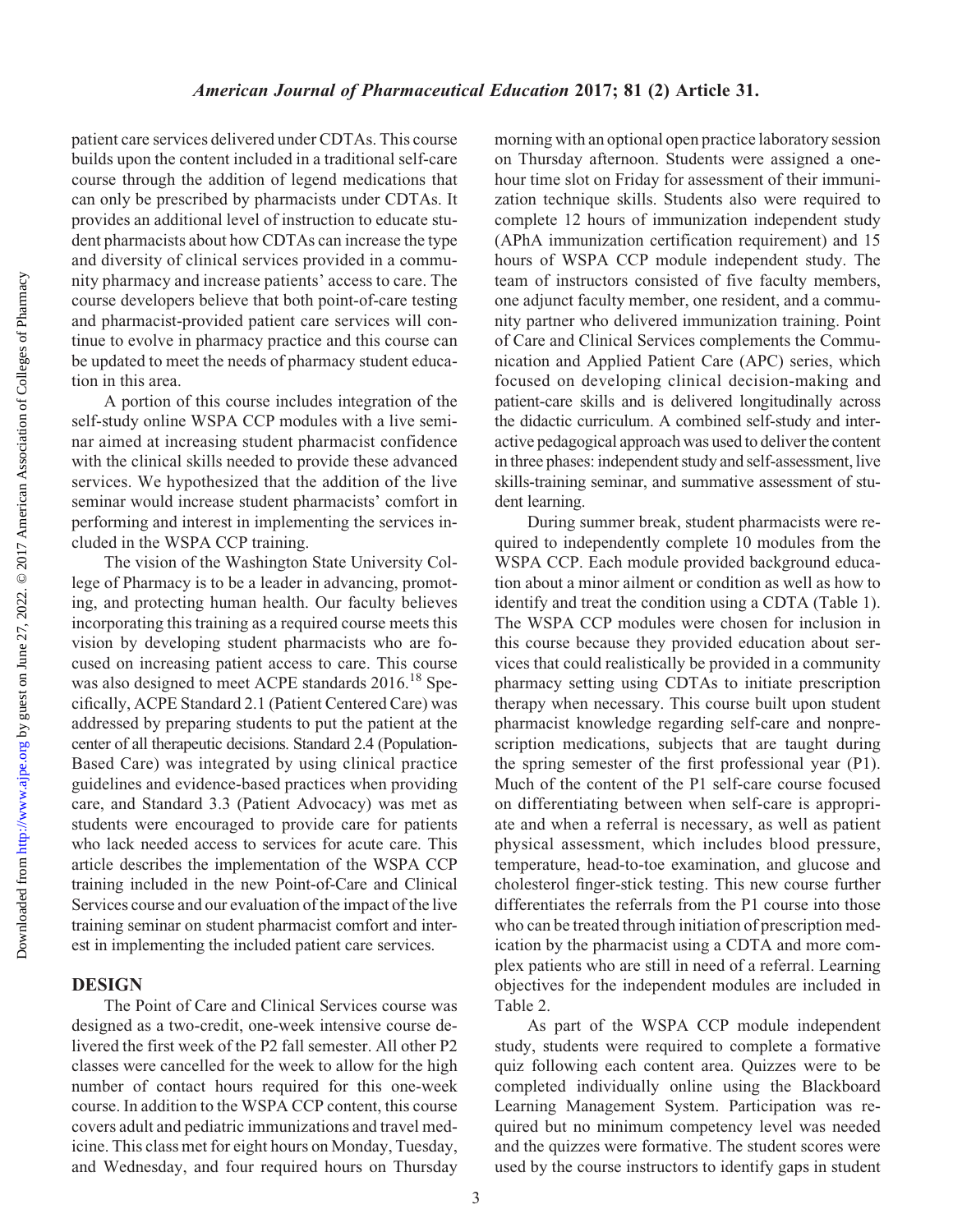Downloaded from

| Table 2. Point-of-Care and Clinical Services Course Learning Objectives |  |  |  |
|-------------------------------------------------------------------------|--|--|--|
|                                                                         |  |  |  |

Learning objectives for the online independent modules

List referral criteria

Recognize common prescription, non-prescription, and non-pharmacotherapy treatment options (dose/directions) Identify potential differential diagnoses

Apply current guidelines to create treatment recommendations

Learning objectives for the live skills seminar

Develop a care plan for patients who present with any of the covered conditions

Determine which patients require referral

Select appropriate medication options based on patient presentation and severity of symptoms

Conduct patient/provider follow-up and complete required documentation

knowledge so that emphasis could be placed on these areas during the live seminar. Using the quizzes as a formative but required component of the course also ensured that students engaged with the material prior to the live skills seminar.

After completion of the modules, students attended the faculty-led, eight-hour live interactive skills seminar. The live course was delivered to 132 second-year student pharmacists. During the seminar, students were provided with additional material that built on the information included in the self-study modules. Students applied their knowledge and honed patient evaluation and care skills as they worked through patient cases and practiced implementing the protocols. Patient questionnaire and pharmacist assessment forms included in theWSPA CCP training modules were used as templates to create a scenario realistic of that which would occur with a patient in a community pharmacy setting. The agenda for the day was split up by disease state. Students were given a patient scenario and used the OLDCART (onset, location, duration, characteristics, aggravating factors, relieving factors, treatment already tried) method to ask clarifying questions to determine if the patient should be referred or if they qualified to be cared for using the CDTA. A completed patient questionnaire and blank pharmacist assessment form then were given to the students to complete and make their recommendation for care. Throughout the day several patient cases were discussed for each condition where the pharmacist would either make a clinical assessment and initiate therapy, or make a referral. The developers of the course believed it was important to include referral cases to ensure students fully understood the importance of understanding condition complexity and the referral criteria delineated in each CDTA. Multiple active-learning strategies including cooperative cases, individual cases, role-playing, peer formative assessment, and application activities were employed during the live seminar. Learning objectives for the live skills seminar are included in Table 2.

The goals of this course included increasing student comfort and interest in implementing the included services. To assess student pharmacist comfort, a pre-post survey model was used. A pre-seminar survey of student comfort level regarding the services included in the training was completed by student pharmacists after completion of the self-study modules and quizzes but prior to attending the live seminar. A post-seminar survey was conducted to assess changes in student comfort levels following completion of the live skills seminar. Both surveys were conducted using the survey tool in Blackboard LMS. Data were examined and stored in Microsoft Excel and then exported to SPSS, version 23 (IBM SPSS Statistics 23, Armonk, NY). The Mann-Whitney U test was used to determine p values. This project was given exempt status by the WSU Institutional Review Board.

Following completion of the live seminar, students were required to demonstrate competency by achieving a minimum competency score of 80% on both an electronic knowledge assessment and a patient case practical examination. The knowledge assessment included 18 multiple-choice questions and was delivered electronically via ExamSoft (ExamSoft Worldwide, Inc., Dallas, TX). The questions, ranked as knowledge or application level in Bloom's taxonomy, required students to demonstrate knowledge of minor ailments and conditions content or correctly apply that knowledge to short patient vignettes.<sup>19</sup> Assessment questions were designed to be the same level of difficulty as the formative quiz and mapped to the learning objectives for the clinical modules.

The patient case practical examination required students to directly apply their clinical patient care skills. Students were given two sheets of paper, each with a written patient case on it that included the chief complaint, history of present illness, past medical history, allergies, medication history, and a result of the physical assessment which would be undertaken following the protocol in the WSPA CCP modules. Each case also included the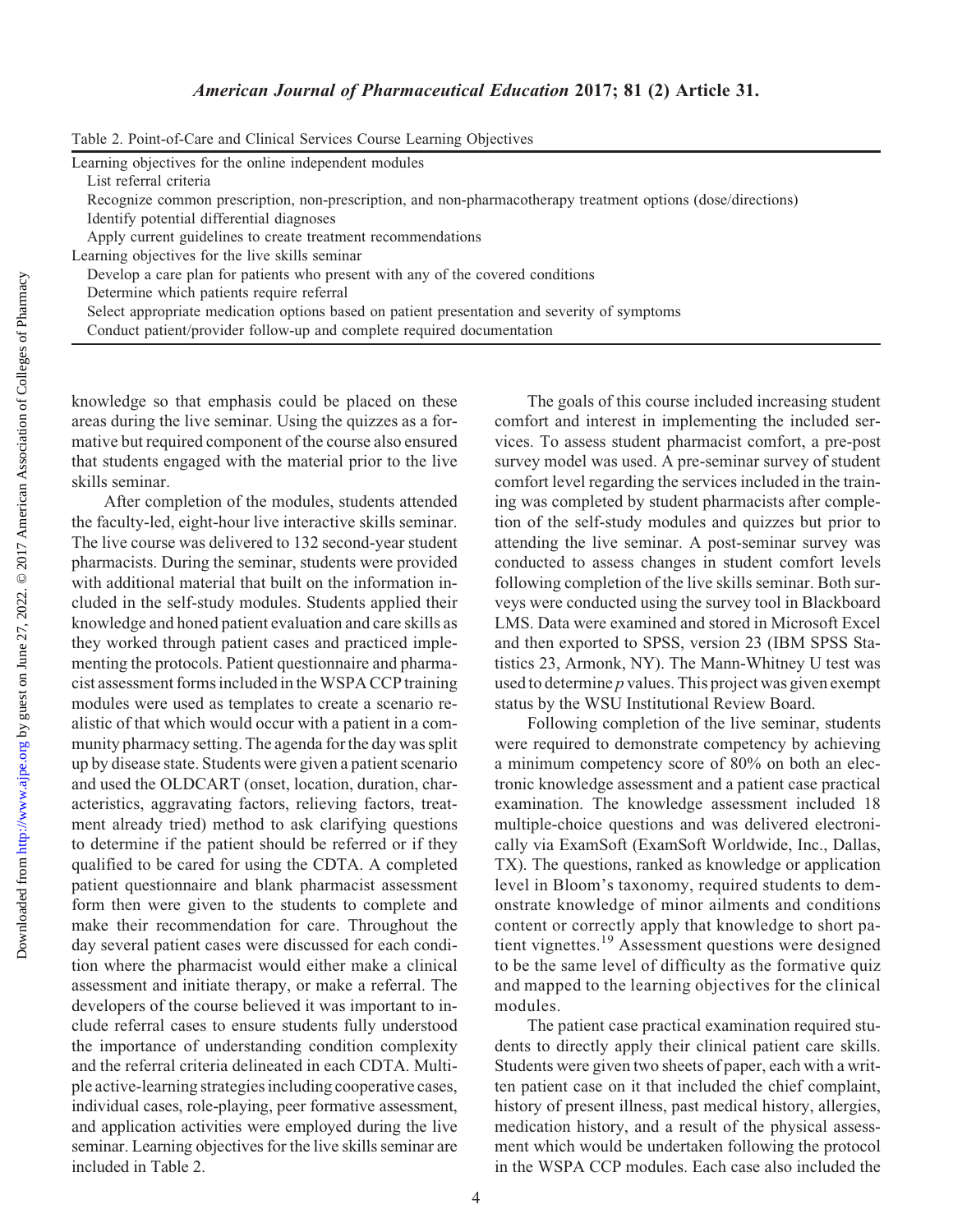Downloaded from

blank corresponding clinical community pharmacist patient evaluation sheet for the student to complete. Students used the patient evaluation sheet to determine whether the patient met criteria for treatment and then selected the appropriate treatment or referral. Students were also provided space to write a short justification of the treatment choice.

Student performance data from the multiple-choice Knowledge Assessment and Patient Case Practical Examination are useful in determining student knowledge but insufficient to gauge student interest in the material. The number of students choosing to pay for the optional certification was tracked to provide insight into the value students placed on the training and likelihood that they would implement or use these clinical services in future practice. The WSPA provides a certificate to pharmacists who have completed the online training. Student pharmacists were required to attend and participate in the WSPA CCP online training for the course; however, they were given the option to pay for the certificate after course completion. The certificate costs \$75 for WSPA studentmembers and \$95 for nonmembers, rates discounted from the full pharmacist price of \$375 for WSPA members and \$575 for nonmembers. In order to become certified, a minimum competency score of 75% was required on each module quiz; however, for the course, the quizzes were formative. Once the course was completed, students were given the opportunity to resubmit answers for the module quizzes if needed to reach the 75% competency.

Student pharmacists were also given the option to complete five additional modules to add to their list of skills on the WSPA CCP training certificate. These modules included initiation of fluoride therapy and refill protocols for anaphylaxis, contraception, bronchospasm, and insulin. Completion of these modules had no impact on students' course grades. These modules were omitted from the required course material due to the coverage of this content in other courses and the time limitations of this one-week course. The number of students who elected to complete these optional modules was also tracked. These modules and associated assessments, like the originally required modules, were completed in Blackboard LMS.

#### EVALUATION AND ASSESSMENT

Several methods were used to evaluate the effectiveness of the course with the goals of evaluating student pharmacists' learning, perceived value of the material, interest in becoming certified, and the effectiveness of the self-study modules and the live seminar. In addition to the formative quizzes, knowledge assessment, and patient-case practical examination, other methods of evaluation included student pre- and post-seminar surveys, and student certification.

The mean and standard deviation scores on the formative quizzes ranged from  $66\% \pm 21\%$  to  $84\% \pm 19\%$ (Table 3). Students were required to take the quizzes, but there was no required minimum competency score. Two students did not complete one of the required quizzes, and one student did not complete several of the required quizzes. The latter student was required to complete a make-up assignment.

Of the 132 student pharmacists taking the knowledge assessment, 121 students met 80% competency on the first attempt. Ten students met competency on the remediation examination given one week after the initial examination. Both the initial knowledge assessment and the remediation examination were written to cover the same learning objectives and had the same difficulty level. The one student who did not pass the remediation examination was required to complete a special project during the fall semester to meet the requirements of the course.

Of the 132 student pharmacists taking the patient case practical examination, 126 students met competency on the first attempt. To meet competency, students had to successfully evaluate and decide to treat or refer two

|  | Table 3. Washington State Pharmacy Association Clinical Community Pharmacist Self-Study Module Formative Quizzes |  |  |  |  |
|--|------------------------------------------------------------------------------------------------------------------|--|--|--|--|
|  |                                                                                                                  |  |  |  |  |
|  |                                                                                                                  |  |  |  |  |
|  |                                                                                                                  |  |  |  |  |

| Topic                   | <b>Students Participating, No.</b> | Score, % Mean (SD) | <b>Assessment Questions, No.</b> |
|-------------------------|------------------------------------|--------------------|----------------------------------|
| Fundamentals            | 132                                | 81 (18)            |                                  |
| Allergic Rhinitis       | 132                                | 74 (21)            |                                  |
| <b>Bites</b>            | 132                                | 78 (20)            |                                  |
| <b>Burns</b>            | 132                                | 77(18)             |                                  |
| Headache                | 129                                | 82(17)             | b                                |
| Shingles                | 132                                | 79 (17)            |                                  |
| <b>Stinging Insects</b> | 131                                | 66 (21)            |                                  |
| Swimmer's Ear           | 131                                | 68 (21)            | O                                |
| Urinary Tract Infection | 131                                | 66 (22)            |                                  |
| Vaginal Yeast Infection | 131                                | 84 (19)            |                                  |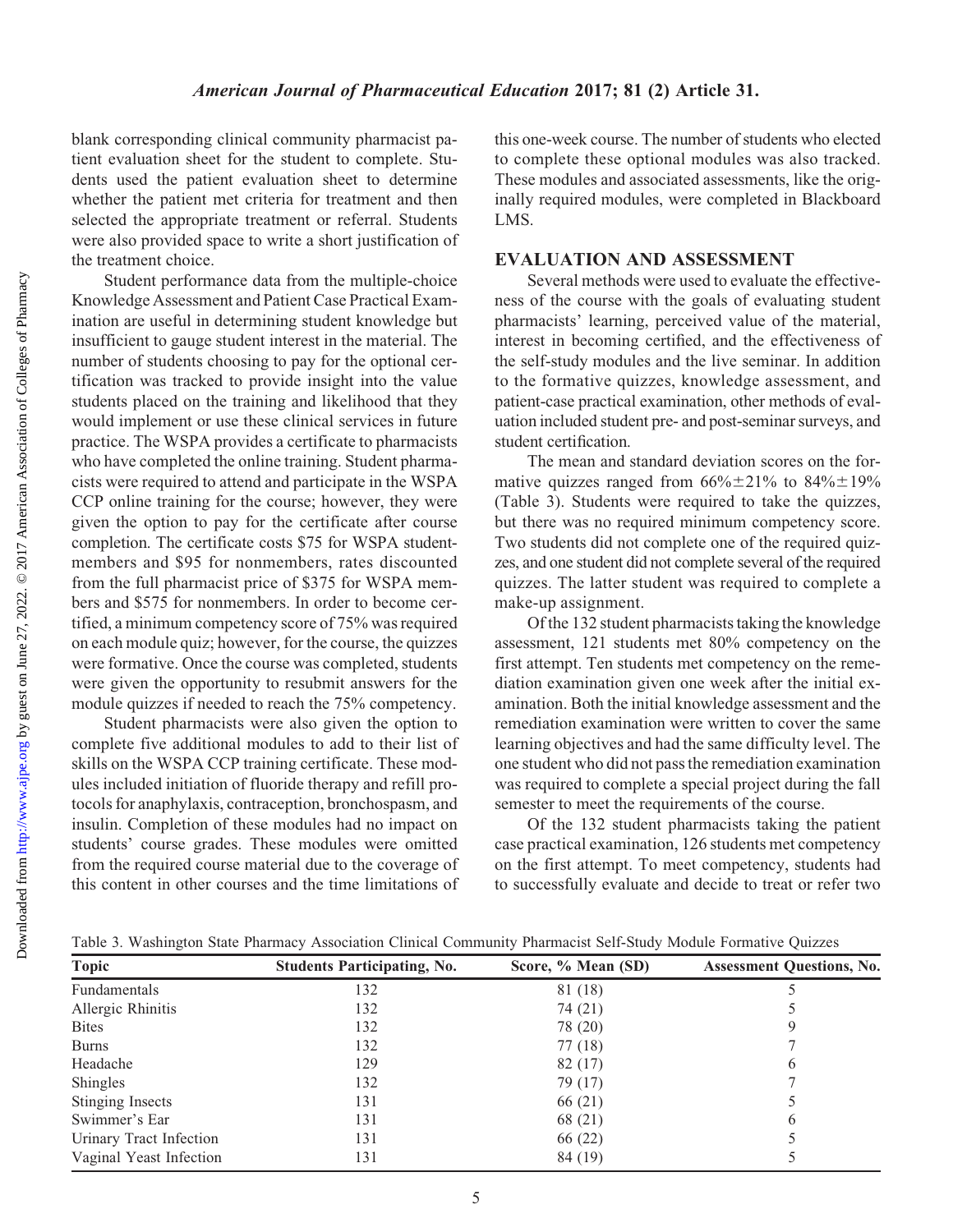randomly selected patient cases. Four cases were written and used for the initial assessment. All six of the students who did not reach competency during the initial assessment each correctly completed one of their two patient cases but did not correctly evaluate and treat/refer their second case. For remediation, each student was given an additional patient case developed for the remediation examination. All six students met competency on the remediation case.

Of 132 student pharmacists, 127 (96.2%) completed the pre-seminar survey and 126 (95.5%) completed the post-seminar survey (Table 4). Questions 1, 2 and 4 all were significantly different from the pre- to post-survey while question 3 showed no difference. In question 1, I am comfortable providing the services included in the Clinical Community Pharmacist Training, the significant difference occurred because of all the students moving from the "neither agree or disagree" category to the "agree" category. For question 2, I am comfortable recommending implementation of these services in a community pharmacy, the difference occurred because of the students moving from "agree" and "neither agree or disagree" in the pre-test to "strongly agree" in the post-test. There were no differences found in question 3, if I owned a community pharmacy I would implement these services. In question 4, I am comfortable with knowing when to treat and when to refer patients for the services included, the difference was from the students moving from "neither agree or disagree" to "strongly agree," pre- to post-survey, respectively. Student responses to questions 1, 2, and 4 all were significantly different between the pre- and post-seminar surveys, while responses to question 3 showed no significant change. Mean responses to question 1, "I am comfortable providing the services included in the Clinical Community Pharmacist Training," changed from neither agree or disagree on the pre-seminar survey to agree on the post-seminar survey. Mean student

responses on question 2, "I am comfortable recommending implementation of these services in a community pharmacy" changed from agree and neither agree or disagree on the pre-seminar survey to strongly agree on the post-seminar survey. Finally, mean student responses on question 4, "I am comfortable with knowing when to treat and when to refer patients for the services included," changed from neither agree or disagree on the pre-seminar survey to strongly agree on the post-seminar survey.

Of the 132 students enrolled in the class, 114 students (86.4%) chose to pay to receive the WSPA CCP training certificate. Approximately 67% of the students completed one or more of the five additional modules to add to their list of skills on the certificate (Table 5).

## DISCUSSION

This innovative training module design enhanced student confidence to deliver patient care services in a community setting. By providing this training to future pharmacists, we are preparing practitioners who are passionate about expanding the role of the community pharmacist to include treatment of minor ailments and conditions, increasing patient access to care, improving patient quality of life, and reducing the burden to the health care system. The researchers believe that the high number of students choosing to pay for the optional certificate illustrates the value students place in this training.

The live seminar training session has already expanded beyond student use in Washington. An ongoing funded research project is using the WSPA CCP modules as well as the eight-hour live training session with five community pharmacy chains throughout Washington. Pharmacists involved in the study go through the training with the live session facilitated by a WSU COP faculty member prior to implementation of services. The threeyear study aims are to evaluate the feasibility and sustainability of the community pharmacy-provided patient

|  |  |  | Table 4. Results from the Pre-seminar and Post-seminar Surveys |  |
|--|--|--|----------------------------------------------------------------|--|
|  |  |  |                                                                |  |

| <b>Survey Question</b> <sup>a</sup>               |      | <b>Strongly</b><br>Agree | Agree | <b>Neither Agree</b><br>or Disagree | <b>Disagree</b> | <b>Strongly</b><br><b>Disagree</b> | <i>p</i> -value |
|---------------------------------------------------|------|--------------------------|-------|-------------------------------------|-----------------|------------------------------------|-----------------|
| I am comfortable providing the services included  | Pre  | 22                       | 75    | 24                                  |                 | O                                  | .019            |
| in the Clinical Community Pharmacist Training.    | Post | 25                       | 94    | 6                                   |                 | $\theta$                           |                 |
| I am comfortable recommending implementation      | Pre  | 26                       | 70    | 24                                  |                 | 0                                  | .012            |
| of these services in a community pharmacy.        | Post | 46                       | 63    | 14                                  | 4               | 0                                  |                 |
| If I owned a community pharmacy I would           | Pre  | 66                       | 51    |                                     |                 | 0                                  | .68             |
| implement these services.                         | Post | 65                       | 43    | 15                                  |                 | $\theta$                           |                 |
| I am comfortable with knowing when to treat and   | Pre  | 20                       | 78    | 21                                  | 6               |                                    | .01             |
| when to refer patients for the services included. | Post | 34                       | 79    | 12                                  |                 |                                    |                 |

aPre-seminar survey: 127/132 students (96.2%); Post-seminar survey: 126/132 students (95.5%)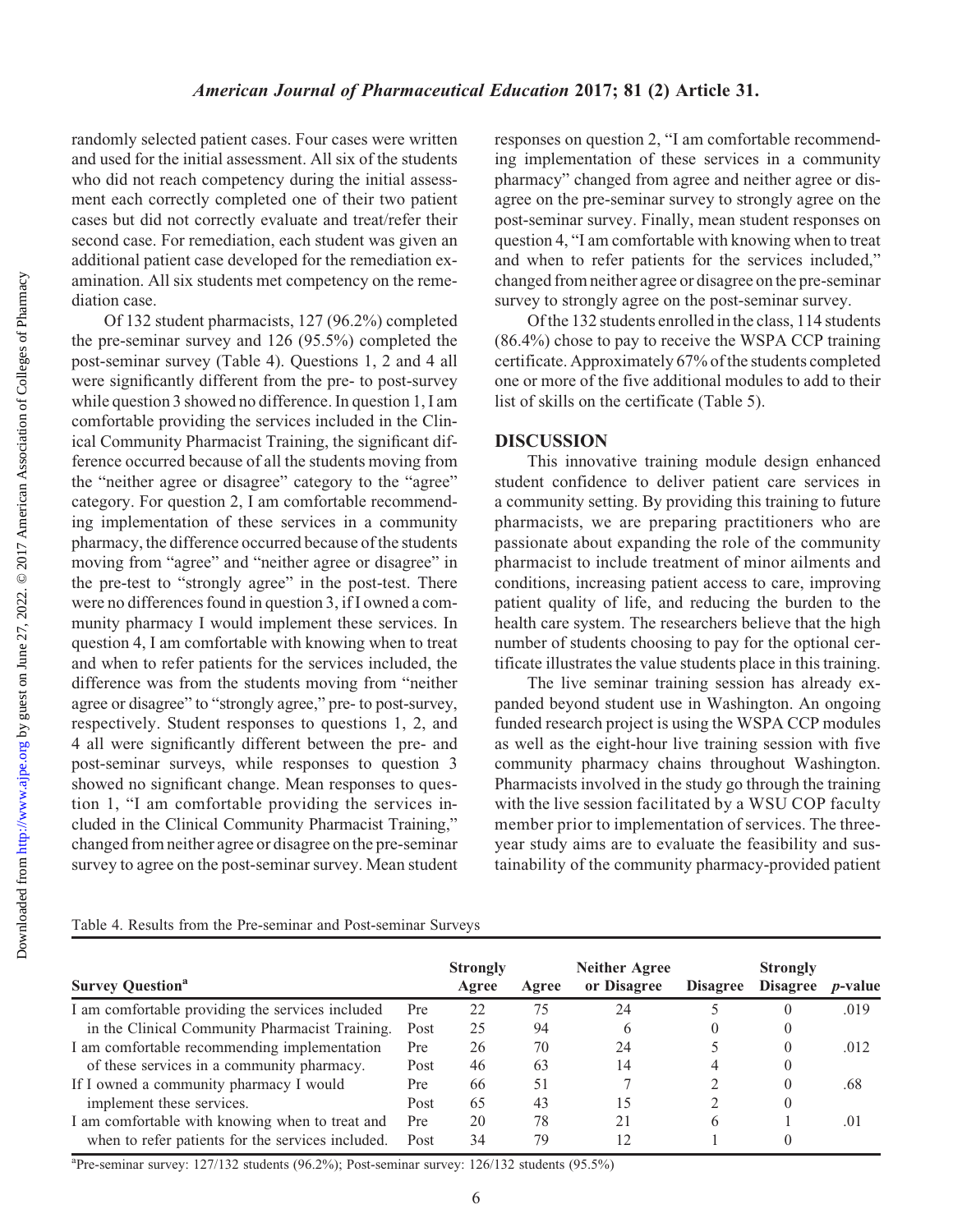Downloaded from

Table 5. Completion Rates for Optional Washington State Pharmacy Association Clinical Community Pharmacist Modules<sup>16</sup> (N=132)<sup>a</sup>

| <b>Module Title</b> | <b>Students Completing Module, No.</b> |
|---------------------|----------------------------------------|
| Anaphylaxis         | 91                                     |
| Bronchospasm        | 90                                     |
| Contraceptives      | 89                                     |
| Insulin refill      | 89                                     |
| Fluoride            | 87                                     |

<sup>a</sup>One hundred thirty-two students completed the course. The table shows the number of students who completed each optional module. Some students completed more than one of the optional modules

care services and the health care costs associated with the care provided, and to show that the quality of care provided is not inferior.

This innovative approach could easily be implemented within other colleges and schools of pharmacy. The WSPA CCP training modules are available online to both association members and nonmembers, with discounted rates for student pharmacists. Programs can select to include a live training session to hone skills, or can solely use the online modules. The live training session can be customized through development of patient cases and pharmacist decision-making that complies with individual state regulations regarding CDTAs and pharmacistprovided advanced patient care services. The online module content is updated by the WSPA to follow current practice guidelines, which allows for increased sustainability of the program by users.

Pharmacists are often underutilized in community settings, partly because of a lack of recognition by payers to bill health insurance, as reported by the National Governors Association.<sup>15</sup> The barrier of pharmacist credentialing and privileging has been overcome with recent legislation in Washington that requires that by 2017 private health insurers include pharmacist care providers in their network. Although modifications may be needed to customize the content to meet state regulations, the researchers believe educational content should push the limits of individual state regulations to prepare students to practice in the quickly evolving practice of pharmacy. A goal of this research was to design a training course that is transferrable to other pharmacy programs across the country.

Future modifications are being considered by faculty members at the WSU College of Pharmacy. For research purposes, a survey was not conducted prior to students beginning the online modules and the pre-seminar and post-seminar surveys were not pretested. This information would strengthen the results as each step in the

education process could be compared in a before/after fashion. Additional content on financial considerations such as reimbursement and insurance adjudication is being considered as well. Finally, consideration is being given to changing the patient case practical examination to an objective structured clinical examination (OSCE) to create a more authentic scenario for assessment and the addition of more information regarding the creation of a CDTA, including how to find a physician.

Another limitation of this research is the newness of this course. Without previous data points or comparators from other universities we only have one data point. Future course data will be useful in comparing year-to-year results. The student pharmacists who received the training will not graduate until 2018. Ideally, with newly graduated pharmacists adding clinical services into their practices, future student pharmacists will be able to participate in IPPEs and APPEs at community practice sites where these services already exist, adding further to the expansion of knowledge and practice in this area.

#### SUMMARY

An innovative content and delivery approach was successful in developing a course designed to increase the knowledge base and comfort level of student pharmacists to provide needed direct patient care services in a community pharmacy setting. The results of the surveys showed an increase in student pharmacists' comfort level with providing these services, recommending that services be implemented, implementing the services themselves if they owned a pharmacy, and in understanding when to treat or refer after completion of the live seminar.

#### ACKNOWLEDGMENTS

The authors gratefully acknowledge Ross Bindler and Travis Denton for their assistance with statistical analysis. We also appreciate the support Jenny Arnold and other WSPA staff members gave us during course development.

#### **REFERENCES**

1. HIS Inc. The complexities of physician supply and demand: projections from 2013 to 2025. Prepared for the Association of American Medical Colleges. Washington, DC: Association of American Medical Colleges; 2015.

2. Health Resources and Services Administration. MUA find. [http://](http://datawarehouse.hrsa.gov/tools/analyzers/muafind.aspx) [datawarehouse.hrsa.gov/tools/analyzers/muafind.aspx](http://datawarehouse.hrsa.gov/tools/analyzers/muafind.aspx). Accessed May 23, 2016.

3. American Pharmacists Association. How provider status affects your community. [http://www.pharmacistsprovidecare.com/.](http://www.pharmacistsprovidecare.com/) Accessed May 23, 2016.

4. Petterson SM, Liaw WR, Tran C, Bazemore AW. Estimating the residency expansion required to avoid projected primary care physician shortages by 2035. Ann Fam Med. 2015 Mar;13(2):107- 114.